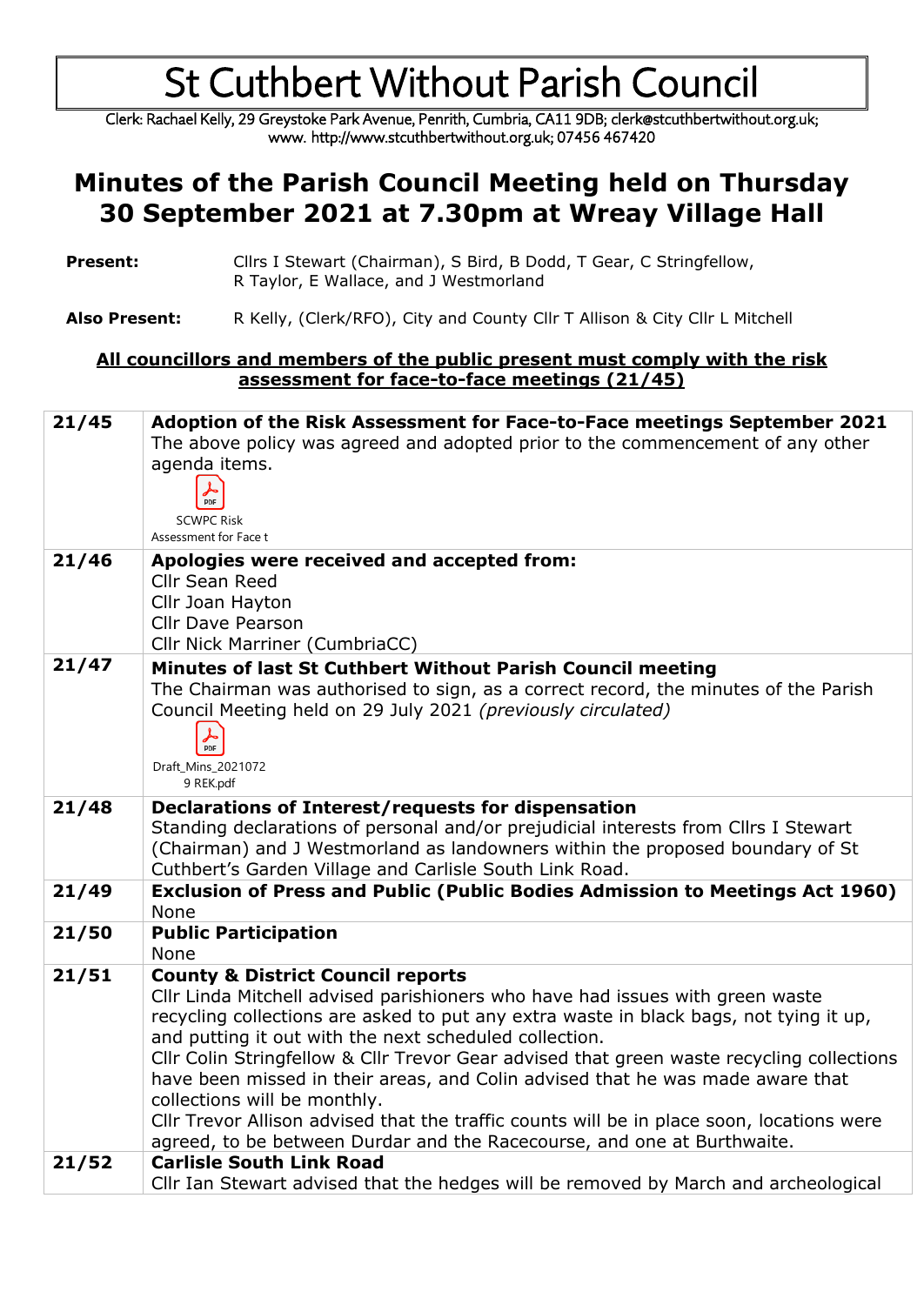Clerk: Rachael Kelly, 29 Greystoke Park Avenue, Penrith, Cumbria, CA11 9DB; clerk@stcuthbertwithout.org.uk; www. http://www.stcuthbertwithout.org.uk; 07456 467420

|                                                                                                                                                                                                                                                                                                                                                                                                                                                                                                                                                                       | digs will start shortly.                                                                                                                                                                                                                                                      |                                                                                                                           |                                   |                |  |
|-----------------------------------------------------------------------------------------------------------------------------------------------------------------------------------------------------------------------------------------------------------------------------------------------------------------------------------------------------------------------------------------------------------------------------------------------------------------------------------------------------------------------------------------------------------------------|-------------------------------------------------------------------------------------------------------------------------------------------------------------------------------------------------------------------------------------------------------------------------------|---------------------------------------------------------------------------------------------------------------------------|-----------------------------------|----------------|--|
| 21/53                                                                                                                                                                                                                                                                                                                                                                                                                                                                                                                                                                 | <b>St Cuthbert's Garden Village</b>                                                                                                                                                                                                                                           |                                                                                                                           |                                   |                |  |
|                                                                                                                                                                                                                                                                                                                                                                                                                                                                                                                                                                       | Cllr Ian Stewart advised that 2000 trees will be removed, and 5000 replanted.                                                                                                                                                                                                 |                                                                                                                           |                                   |                |  |
|                                                                                                                                                                                                                                                                                                                                                                                                                                                                                                                                                                       | <b>Applications for Development</b>                                                                                                                                                                                                                                           |                                                                                                                           |                                   |                |  |
|                                                                                                                                                                                                                                                                                                                                                                                                                                                                                                                                                                       | 54.1 - The decisions made by Carlisle City Council were noted:                                                                                                                                                                                                                |                                                                                                                           |                                   |                |  |
| Ref no.                                                                                                                                                                                                                                                                                                                                                                                                                                                                                                                                                               | <b>Description</b>                                                                                                                                                                                                                                                            |                                                                                                                           | <b>Location</b>                   | <b>Comment</b> |  |
| 21/0423                                                                                                                                                                                                                                                                                                                                                                                                                                                                                                                                                               | Erection of detached ancillary<br>treatment/relaxation room for the<br>health and wellness centre (part<br>retrospective)                                                                                                                                                     | Hall                                                                                                                      | Walled<br>Gardens,<br>Scalesceugh | Granted        |  |
| 21/0553                                                                                                                                                                                                                                                                                                                                                                                                                                                                                                                                                               | Chane of use od barn to 1no. dwelling<br>(revised application)                                                                                                                                                                                                                |                                                                                                                           | Barn adjacent<br>to Greenlands    | Granted        |  |
| 21/0689                                                                                                                                                                                                                                                                                                                                                                                                                                                                                                                                                               | Erection of side extension to provide car<br>part; erection of two storey rear<br>extension to provide annex; siting of<br>temporary caravan whilst works are<br>being carried out                                                                                            |                                                                                                                           | 1 Oak Lane,<br>Parklands          | Granted        |  |
| 21/0174                                                                                                                                                                                                                                                                                                                                                                                                                                                                                                                                                               | Variation of Condition 2 (Approved<br>Documents) of previously approved<br>Land adjacent<br>permission 19/0066 (Erection of 2no.<br>The Green,<br>detached dwellings (Revised<br>Wreay<br>Application)) to amend plans to include<br>1no. dwelling only with a revised design |                                                                                                                           |                                   | Granted        |  |
| It was agreed for the Clerk to contact the Church Commissioner and their agent that<br>planning permission has been granted for new house. It was noted that the<br>proposed vehicular access will cross village green and that under Section 34 of the<br>Road Traffic Act 1988 makes it a criminal offence to drive over, or park on land<br>(including a green) not forming part of a road without lawful authority to do so. In<br>this context 'lawful authority' includes either the lawful permission of the owner of<br>the land or a private vehicular right |                                                                                                                                                                                                                                                                               |                                                                                                                           |                                   |                |  |
| 21/0622                                                                                                                                                                                                                                                                                                                                                                                                                                                                                                                                                               | Erection of 1no dwelling and associated<br>external work                                                                                                                                                                                                                      | Broadfield,<br>Carleton                                                                                                   |                                   | Granted        |  |
| 21/0558                                                                                                                                                                                                                                                                                                                                                                                                                                                                                                                                                               | Erection of garden gazebo                                                                                                                                                                                                                                                     | 12 The Willows,<br>Durdar                                                                                                 |                                   | Granted        |  |
|                                                                                                                                                                                                                                                                                                                                                                                                                                                                                                                                                                       | 54.2 - The below submissions to Carlisle City Council were ratified                                                                                                                                                                                                           |                                                                                                                           |                                   |                |  |
| Ref no.                                                                                                                                                                                                                                                                                                                                                                                                                                                                                                                                                               | <b>Description</b>                                                                                                                                                                                                                                                            |                                                                                                                           | <b>Location</b>                   | <b>Comment</b> |  |
| 21/0778                                                                                                                                                                                                                                                                                                                                                                                                                                                                                                                                                               |                                                                                                                                                                                                                                                                               | Variation of condition 21 (highways works)<br>Land at<br>Object<br>of previously approved application 19/0459<br>Carleton |                                   |                |  |

| 21/0778 | Variation of condition 21 (highways works)<br>of previously approved application 19/0459<br>(erection of up to 160no. dwellings with<br>associated car parking, cycle parking, open<br>space, landscaping and associated<br>infrastructure; all matters are reserved<br>except for access) to amend the condition<br>to be two conditions to allow the footpath to<br>be constructed prior to occupation | Land at<br>Carleton<br><b>Clinic</b>       | Object         |
|---------|----------------------------------------------------------------------------------------------------------------------------------------------------------------------------------------------------------------------------------------------------------------------------------------------------------------------------------------------------------------------------------------------------------|--------------------------------------------|----------------|
| 21/0856 | Variation of approved documents condition<br>(non material Amendment 17/1073 relating<br>to previously approved permission 09/0216<br>- residential development to provide 42no.                                                                                                                                                                                                                         | Former<br>stable,<br>horsebox<br>and lorry | No<br>comments |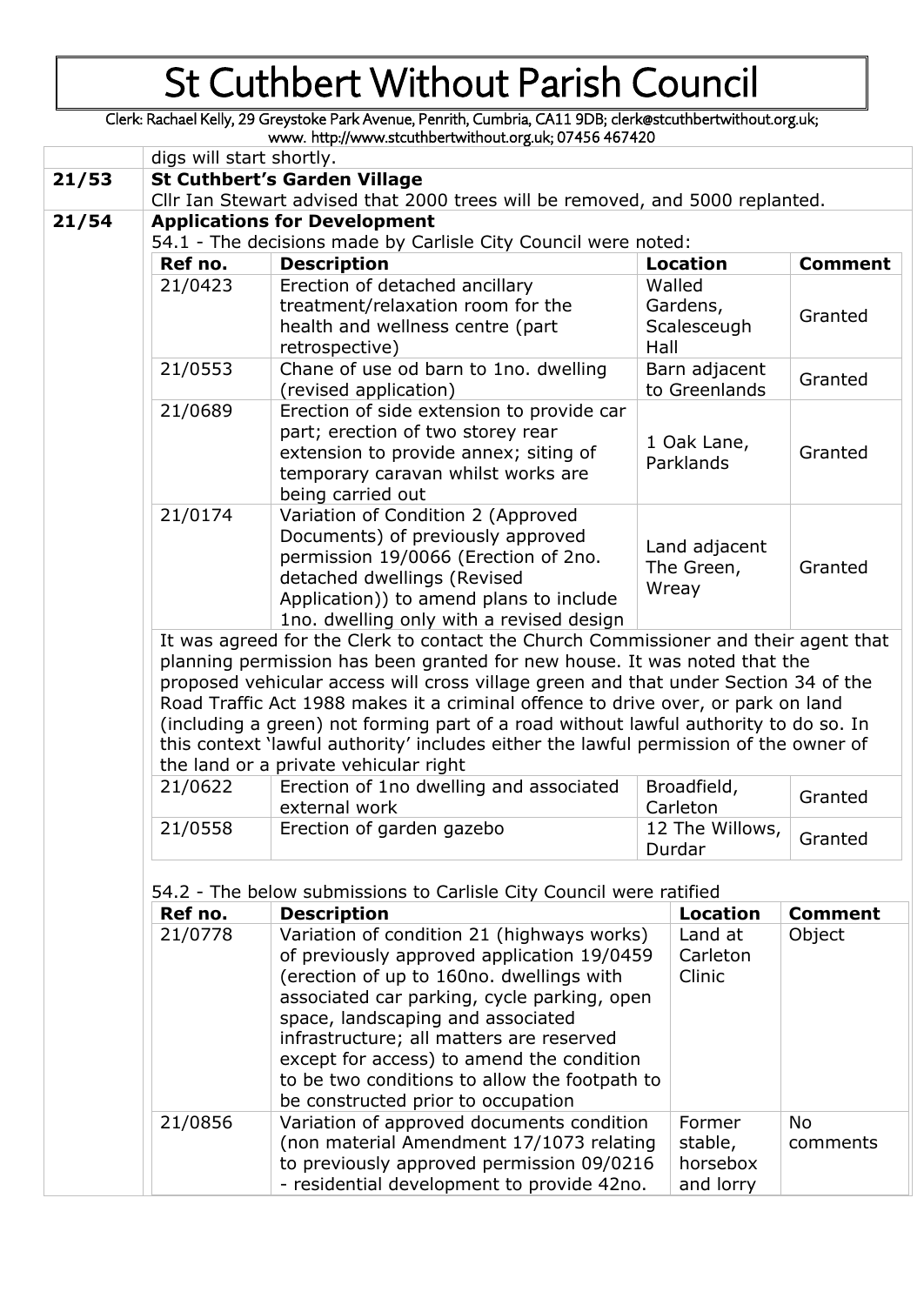Clerk: Rachael Kelly, 29 Greystoke Park Avenue, Penrith, Cumbria, CA11 9DB; clerk@stcuthbertwithout.org.uk;

|         | www. http://www.stcuthbertwithout.org.uk; 07456 467420                                                                                                                                                                                                                                              |                                              |                |
|---------|-----------------------------------------------------------------------------------------------------------------------------------------------------------------------------------------------------------------------------------------------------------------------------------------------------|----------------------------------------------|----------------|
|         | dwellings (33no. Houses and 9no.<br>apartments) - works to be carried out<br>include new build, the conversion of existing<br>buildings and works to form two improved<br>vehicular accesses including the demolition<br>of no.68 Durdar road) to amend access and<br>vehicular junctions to zone 4 | park, land<br>adjacent<br>Blackwell<br>House |                |
| 21/0882 | Erection of detached outbuilding to provide<br>annexe accommodation                                                                                                                                                                                                                                 | Glendale,<br>Carleton                        | No<br>comments |

54.3 - The following application/s for development were considered:

| Ref no. | <b>Description</b>                  | Location         | <b>Comment</b> |
|---------|-------------------------------------|------------------|----------------|
| 21/0878 | Formation of Hardstanding; Erection | Land south of    | Object         |
|         | of 4no. Stable Blocks and Paddock   | Thistle Stables, |                |
|         | Area (Part Retrospective)           | Broomfallen Road |                |

St Cuthbert Without Parish Council object strongly to the development, which is in open countryside, is unplanned, almost complete and will lead to people as well as horses living directly under the high voltage national grid power lines. The impact on the wash beck and the communities living downstream has not be fully appraised and will need Environment Agency approval under the general binding rules. The local planning authority should resist unplanned development in open countryside as this will set a precedent which will see a free for all.

St Cuthbert Without Parish Council object strongly to the development, which is in open countryside, is unplanned, almost complete and will lead to people as well as horses living directly under the high voltage national grid power lines. The impact on the wash beck and the communities living downstream has not be fully appraised and will need Environment Agency approval under the general binding rules. The local planning authority should resist unplanned development in open countryside as this will set a precedent which will see a free for all.

|         | ספנים מיכפפסות החווטה החוויספים וחפפיוטו מווו                                                                                                                                                                                                                             |                                       |            |
|---------|---------------------------------------------------------------------------------------------------------------------------------------------------------------------------------------------------------------------------------------------------------------------------|---------------------------------------|------------|
| 21/0894 | Demolition of conservatory & lean-<br>to; erection of two storey rear<br>extension to provide kitchen/dining<br>room, utility & shower room on<br>ground floor with 2no. bedrooms<br>above together with porch to front<br>elevation & external insulation to<br>end wall | 191 Durdar Road                       | No comment |
| 21/0918 | Erection of single storey rear<br>extension to provide extended<br>kitchen, together with construction<br>of dormer to rear to provide first                                                                                                                              | Longstone, 3 High<br>Woodbank, Brisco | No comment |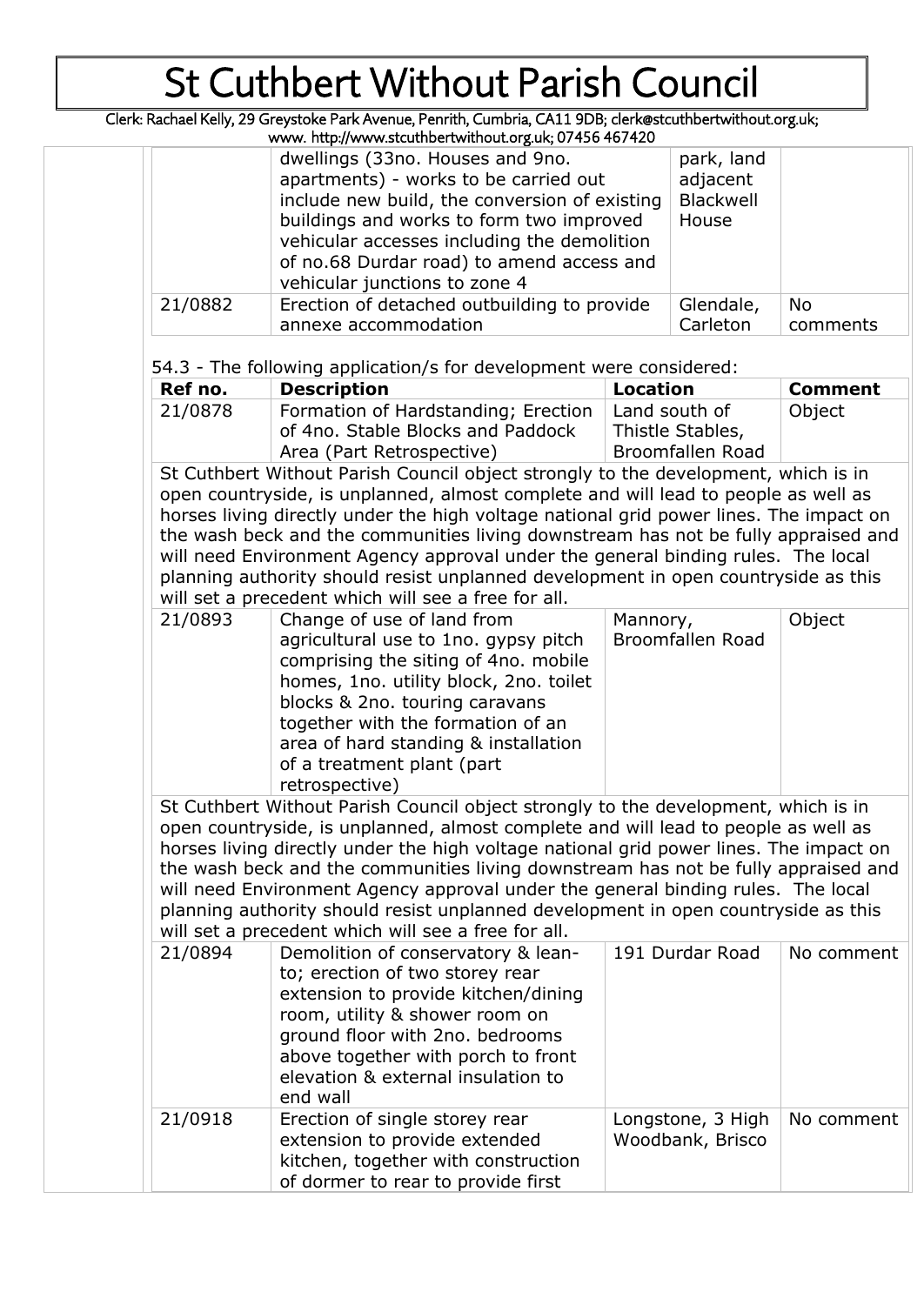Clerk: Rachael Kelly, 29 Greystoke Park Avenue, Penrith, Cumbria, CA11 9DB; clerk@stcuthbertwithout.org.uk;

www. http://www.stcuthbertwithout.org.uk; 07456 467420

|       | floor accommodation                                                                         |  |  |  |  |
|-------|---------------------------------------------------------------------------------------------|--|--|--|--|
| 21/55 | <b>Noticeboards</b>                                                                         |  |  |  |  |
|       | To receive an update from the Clerk regarding the noticeboards at:                          |  |  |  |  |
|       | Speckled Wood - It was agreed to purchase a classic noticeboard from                        |  |  |  |  |
|       | https://www.parishnoticeboards.co.uk/classic-aluminium-parish-noticeboards/ - the           |  |  |  |  |
|       | clerk to liaise with Persimmon                                                              |  |  |  |  |
|       | The Ridings & Parklands - once the noticeboard is installed at Speckled Wood the            |  |  |  |  |
|       | parish council will consider how to proceed with notice                                     |  |  |  |  |
| 21/56 | <b>Legal dispute with Contractor</b>                                                        |  |  |  |  |
|       | Cllr Sean Reed sent an update:                                                              |  |  |  |  |
|       | The Council took part in the mediation process as agreed and the outcome is set out in the  |  |  |  |  |
|       | attached document which is a legal binding agreement. The contractor has to complete the    |  |  |  |  |
|       | work by 30 November 2021 and if he fails to do so will refund the Council £1026.            |  |  |  |  |
| 21/57 | <b>Automated External Defibrillator</b>                                                     |  |  |  |  |
|       | Once the parishioners have fundraised enough money to purchase a defibrillator the          |  |  |  |  |
|       | money will be donated, and a defibrillator will be purchased. A legal agreement needs       |  |  |  |  |
|       | to be completed between SCWPC and CCC Highways.                                             |  |  |  |  |
|       | The clerk to contact Cllr Nick Mariner to see if there is any funding available.            |  |  |  |  |
|       | Cllr Trevor Allison to look at providing a grant towards the costs.                         |  |  |  |  |
| 21/58 | Speed Indicator Device - Brisco                                                             |  |  |  |  |
|       | The Clerk advised that Cumbria County Council Highways are still to put the poles up.       |  |  |  |  |
|       | The SID is currently being stored at a parishioner's property.                              |  |  |  |  |
| 21/59 | <b>Wreay Village Green</b>                                                                  |  |  |  |  |
|       | Cllr Sean Reed sent an update:                                                              |  |  |  |  |
|       | Invoice for maintenance submitted to church Commissioners by Clerk, thanks Rachael.         |  |  |  |  |
|       | No payment received yet. Sean has contacted the Church Commissioners agent to               |  |  |  |  |
|       | discuss.                                                                                    |  |  |  |  |
| 21/60 | <b>Local Government Reorganisation</b>                                                      |  |  |  |  |
|       | Cumbria County Council are planning a Judicial Review against the LGR.                      |  |  |  |  |
| 21/61 | <b>Meeting venues</b>                                                                       |  |  |  |  |
|       | November 2021 - Creighton Rugby Club                                                        |  |  |  |  |
|       | To discuss future meeting venues at the November meeting.                                   |  |  |  |  |
| 21/62 | <b>Risk Management and Liabilities</b>                                                      |  |  |  |  |
|       | Noted                                                                                       |  |  |  |  |
|       |                                                                                             |  |  |  |  |
| 21/63 | <b>Highways</b>                                                                             |  |  |  |  |
|       | To receive any highways issues within the parish                                            |  |  |  |  |
|       | Cllr Sean Read sent an update:                                                              |  |  |  |  |
|       |                                                                                             |  |  |  |  |
|       | <b>Flooding along Cumwhinton Drive:</b> Please pass on our thanks to the Highway Authority  |  |  |  |  |
|       | and in particular Amy Hutson for picking up on our concerns and dealing with the blocked    |  |  |  |  |
|       | drainage quickly and efficiently.                                                           |  |  |  |  |
|       | Issues for the clerk to report:<br>$\bullet$                                                |  |  |  |  |
|       | The "Sharp Bend" signs from Wreay towards the River need replaced.<br>$\bullet$             |  |  |  |  |
|       | Works were completed on the A6 between the 30mph signs and the filling                      |  |  |  |  |
|       | station and 3 signs have been left.<br>$\bullet$                                            |  |  |  |  |
|       | The footpath on the A6 from the 30mph and the filling station needs attention.<br>$\bullet$ |  |  |  |  |
|       | The verges on the A6 after the 30mph signs towards Border Gate need cut.<br>$\bullet$       |  |  |  |  |
|       | The road/footpath/verges on the A6 from the 30mph signs to Border Gate need                 |  |  |  |  |
|       | litter picked.<br>The footpath from Carlisle on the Cumwhinton Road - towards the Carleton  |  |  |  |  |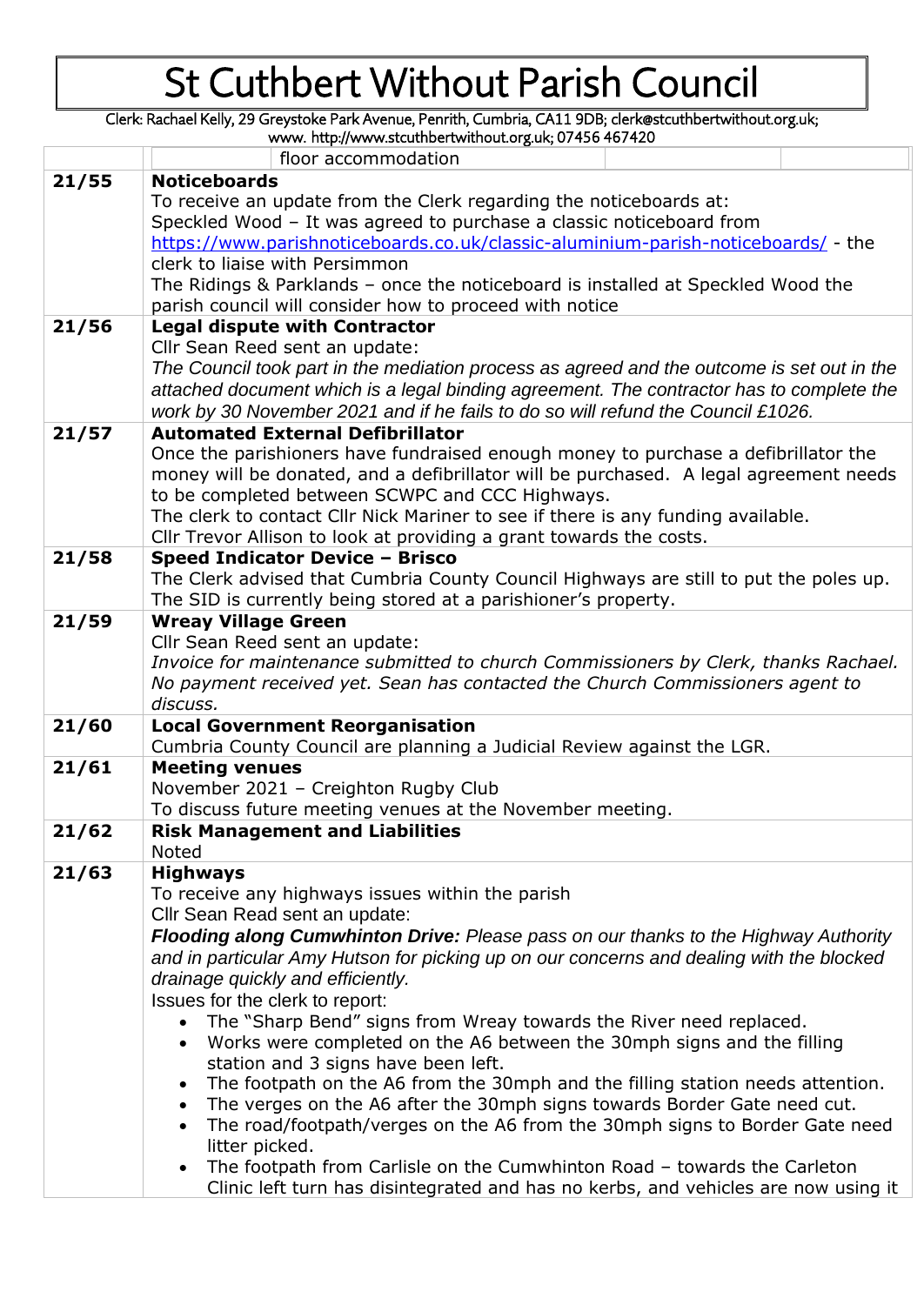Clerk: Rachael Kelly, 29 Greystoke Park Avenue, Penrith, Cumbria, CA11 9DB; clerk@stcuthbertwithout.org.uk;

|                                                                           |                                                                        |                                    |                | www.http://www.stcuthbertwithout.org.uk; 07456 467420                                   |                 |
|---------------------------------------------------------------------------|------------------------------------------------------------------------|------------------------------------|----------------|-----------------------------------------------------------------------------------------|-----------------|
|                                                                           |                                                                        | to cut the corner.                 |                |                                                                                         |                 |
|                                                                           | The A6 towards Junction 42 out of Carleton - the footpath has a broken |                                    |                |                                                                                         |                 |
|                                                                           | manhole cover exposing deep chamber.                                   |                                    |                |                                                                                         |                 |
| The road signs for road closures are being used incorrectly.<br>$\bullet$ |                                                                        |                                    |                |                                                                                         |                 |
|                                                                           |                                                                        |                                    |                | Parking on pavement at St Marys Church Wreay.                                           |                 |
|                                                                           |                                                                        |                                    |                | Sewell lane - hedges need cut back and roads need swept.                                |                 |
|                                                                           |                                                                        |                                    |                | Parking issues blocking the pavement at Durdar Garage again. Cllr Trevor Allison to     |                 |
|                                                                           | speak to the owner.                                                    |                                    |                |                                                                                         |                 |
|                                                                           |                                                                        |                                    |                | Cllr Linda Mitchell and Cllr Colin Stringfellow to meet regarding parking issues due on |                 |
|                                                                           | Cumwhinton Road.                                                       |                                    |                |                                                                                         |                 |
|                                                                           |                                                                        |                                    |                | It was noted that highways issues are best reported to the Cumbria County Council       |                 |
|                                                                           |                                                                        |                                    |                | Highways Information System, either online of by the phone: 0300 303 2992 or            |                 |
|                                                                           | https://cumbria-                                                       |                                    |                |                                                                                         |                 |
|                                                                           |                                                                        |                                    |                | chhost.onmats.com/w/webpage/highwaysenguiry?context record id=6448771&webpa             |                 |
|                                                                           |                                                                        |                                    |                | ge token=6b691f6d497c647c0f2b442511226fe944163e466d501670b6190559436e37                 |                 |
|                                                                           | 41                                                                     |                                    |                |                                                                                         |                 |
| 21/64                                                                     | <b>Financial Matters</b>                                               |                                    |                |                                                                                         |                 |
|                                                                           | 64.1 - The income was noted:                                           |                                    |                |                                                                                         |                 |
|                                                                           | None                                                                   |                                    |                |                                                                                         |                 |
|                                                                           | 64.2 - The payments detailed below were approved:                      |                                    |                |                                                                                         |                 |
|                                                                           | <b>Date</b>                                                            | <b>Payee</b>                       | <b>Cheque</b>  | <b>Budget Head</b>                                                                      | <b>Amount £</b> |
|                                                                           |                                                                        |                                    | No.            |                                                                                         | inc VAT         |
|                                                                           |                                                                        |                                    |                | Contra - to be paid back                                                                |                 |
|                                                                           | 30/08/2021                                                             | H Broatch                          | S <sub>O</sub> | due to bank error (Sept)                                                                | 596.60          |
|                                                                           | 30/08/2021                                                             | R Kelly                            | 201107         | Salary - August                                                                         | 596.80          |
|                                                                           | 30/08/2021                                                             | <b>HMRC</b>                        | 201108         | Salary - August                                                                         | 150.21          |
|                                                                           | 01/08/2021                                                             | <b>EON</b>                         | <b>DD</b>      | <b>Electrical Supply</b>                                                                | 65.88           |
|                                                                           |                                                                        | Ian                                |                | Playground and Bus                                                                      |                 |
|                                                                           | 01/09/2021                                                             | Rumney                             | S <sub>O</sub> | <b>Shelter Inspections</b>                                                              | 180.00          |
|                                                                           |                                                                        | Ian                                |                |                                                                                         |                 |
|                                                                           | 01/09/2021                                                             | Rumney                             | <b>SO</b>      | Grass Cutting - August                                                                  | 757.06          |
|                                                                           | 30/09/2021                                                             | R Kelly                            | S <sub>O</sub> | Salary - September                                                                      | 596.80          |
|                                                                           | 30/09/2021                                                             | <b>HMRC</b>                        | 201109         | Salary - September                                                                      | 150.41          |
|                                                                           |                                                                        | Harraby                            |                |                                                                                         |                 |
|                                                                           |                                                                        | Community                          |                |                                                                                         |                 |
|                                                                           | 30/09/2021                                                             | Centre                             | 201110         | Room Hire                                                                               | 116.50          |
|                                                                           |                                                                        | <b>PFK</b>                         |                |                                                                                         |                 |
|                                                                           | 30/09/2021                                                             | Littlejohn                         | 201111         | <b>External Audit</b>                                                                   | 240.00          |
|                                                                           | 30/09/2021                                                             | R Kelly                            | 201112         | <b>Expenses and Mileage</b>                                                             | 282.09          |
|                                                                           |                                                                        |                                    |                | 64.2 - The balances at the bank, as of 1 September 2021 were noted:                     |                 |
|                                                                           |                                                                        | Business Money Manager: £11,231.14 |                |                                                                                         |                 |
|                                                                           |                                                                        | Community Account: £41,634.69      |                |                                                                                         |                 |
|                                                                           |                                                                        |                                    |                | 64.3 - The cashbook reconciled to the bank statement was approved and audited by        |                 |
|                                                                           | Cllr C Stringfellow.                                                   |                                    |                |                                                                                         |                 |
|                                                                           |                                                                        |                                    |                | 64.4 - The quarterly accounts/budget to 30.09.2021 were noted.                          |                 |
|                                                                           |                                                                        |                                    |                | 64.5 - Banking provisions - It was agreed to change from HSBC to Unity Trust bank -     |                 |
|                                                                           |                                                                        |                                    |                | a bank who specialist in Local Government and understand the sector.                    |                 |
|                                                                           |                                                                        |                                    |                | 64.6 - The receipt of the completed External Audit from PKF Littlejohn.                 |                 |
| 21/66                                                                     | <b>Areas of Concern</b>                                                |                                    |                |                                                                                         |                 |
|                                                                           |                                                                        |                                    |                | Carleton Bus shelter - Copper Beech Tree - branch growing out towards the road -        |                 |